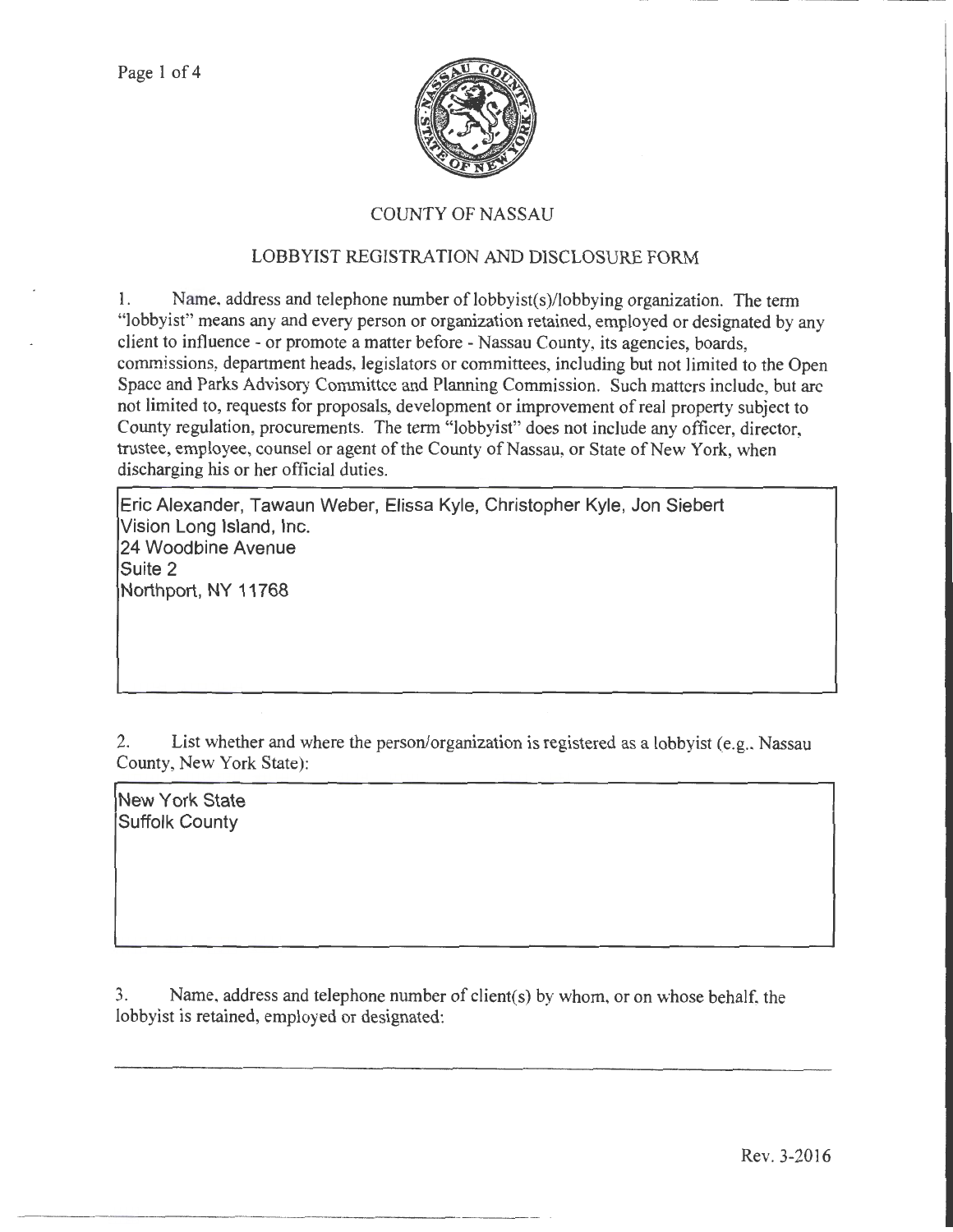Page 2 of 4

Vision Long Island, Inc. 24 Woodbine Avenue Suite 2 Northport, NY 11768 631-261-0242

4. Describe lobbying activity conducted, or to be conducted, in Nassau County, and identify  $client(s)$  for each activity listed. See page 4 for a complete description of lobbying activities.

Downtown revitalization, infrastructure improvements, transit-oriented development, affordable housing, small business concerns, public transportation, Smart Growth, Complete Streets.

5. The name of persons, organizations or governmental entities before whom the lobbyist expects to lobby:

Nassau County Legislature, Nassau County Executive, Nassau County Department of Public Works, Nassau County of Housing and Community Development, Nassau County Department of Economic Development, Nassau County Traffic Safety Board.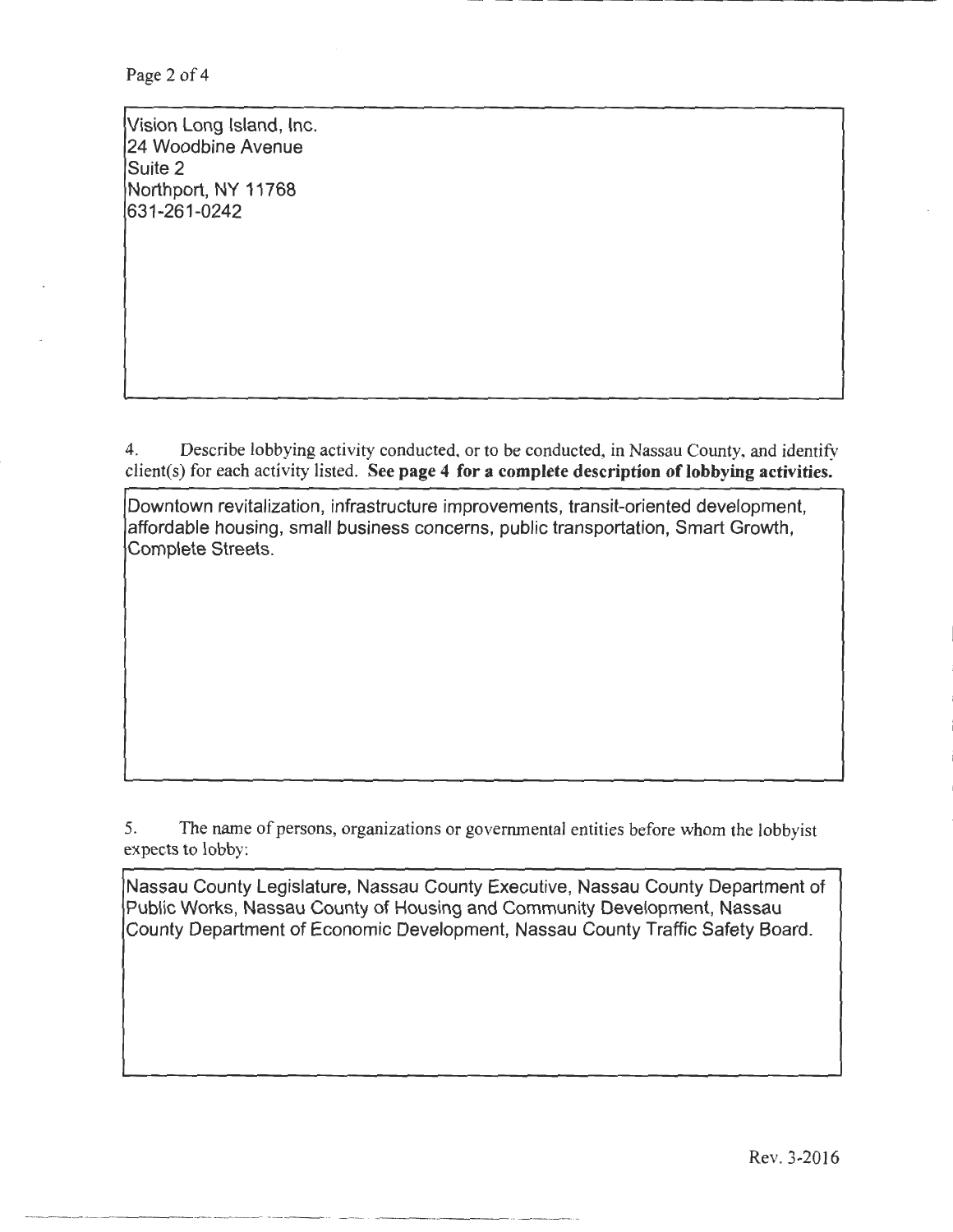6. If such lobbyist is retained or employed pursuant to a written agreement of retainer or employment, you must attach a copy of such document; and if agreement of retainer or employment is oral, attach a written statement of the substance thereof. If the written agreement of retainer or employment does not contain a signed authorization from the client by whom you have been authorized to lobby, separately attach such a written authorization from the client.

7. Within the previous year, has the lobbyist/lobbying organization or any of its corporate officers provided campaign contributions pursuant to the New York State Election Law to the campaign committees of any of the following Nassau County elected officials or to the campaign committees of any candidates for any of the following Nassau County elected offices: the County Executive, the County Clerk, the Comptroller, the District Attorney, or any County Legislator? If yes, to what campaign committee? If none, you must so state:

lno

I understand that copies of this form will be sent to the Nassau County Department of Information Technology ("IT") to be posted on the County's website.

I also understand that upon termination of retainer, employment or designation I must give written notice to the County Attorney within thirty (30) days of termination.

VERIFICATION: The undersigned affirms and so swears that he/she has read and understood the foregoing statements and they are, to his/her knowledge, true and accurate.

The undersigned further certifies and affirms that the contribution(s) to the campaign committees listed above were made freely and without duress, threat or any promise of a governmental benefit or in exchange for any benefit or remuneration.

|  | Dated: $3/15/79$ | Signed: |
|--|------------------|---------|
|--|------------------|---------|

 $(212)$ 

Print Name:

Title:

Sworn to before we this  $\gamma$ ison to before we lives 15th pay of EXAMPLE MODERN FUNDO PER PORT AND MODERN PROGRAM AND RESEARCH AND RESEARCH AND MANUSCRIPT OF A MANUSCRIPT OF A<br>A MANUSCRIPT OF A MANUSCRIPT OF A MANUSCRIPT OF A MANUSCRIPT OF A MANUSCRIPT OF A MANUSCRIPT OF A MANUSCRIPT O<br>